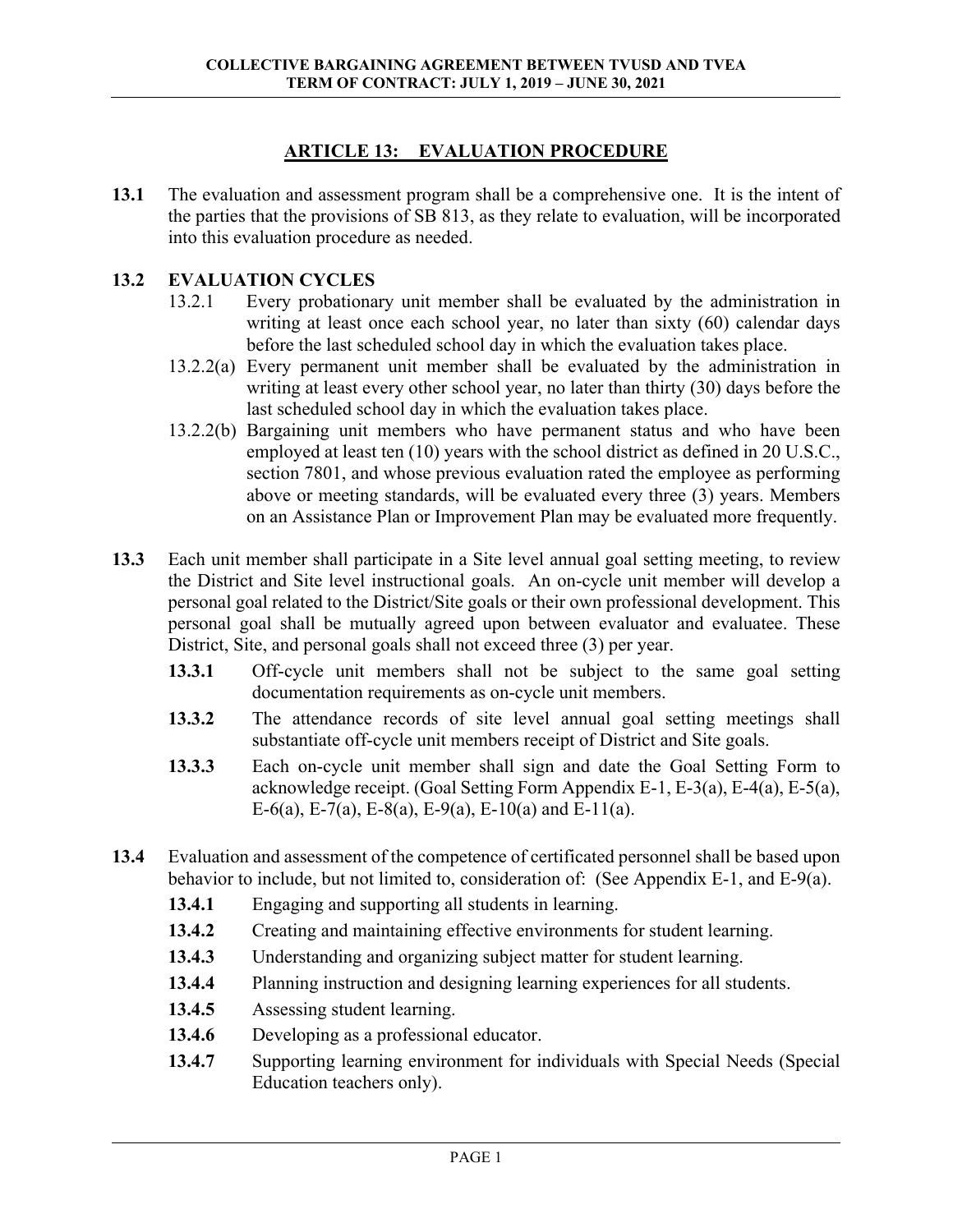- **13.5** Evaluation and assessment of the competence of certificated personnel to be evaluated per Alternative Teacher Evaluation – Appendix E-3 shall be based upon, but not limited to, the criteria as mutually agreed upon within the Goals developed per Appendix E-3(a).
- **13.6** Evaluation and assessment of the competence of certificated personnel to be evaluated per Library Media Teacher – Appendix E-10 shall be based upon behavior as specified within the Evaluation Report Criteria, Appendix E-10(c).
	- **13.6.1** Collaborative Teacher.
	- **13.6.2** Information Specialist.
	- **13.6.3** Instructional Leader.
	- **13.6.4** Program Manager.
	- **13.6.5** Developing as a Professional Educator.
- **13.7** Evaluation and assessment of the competence of certificated personnel to be evaluated per Teacher on Special Assignment – Appendix E-11 shall be based upon behavior as specified within the Evaluation Report Criteria, Appendix E-11(c).
	- **13.7.1** Responsibility: Program Manager.
	- **13.7.2** Responsibility: Instructional Partner.
	- **13.7.3** Responsibility: Curriculum Development and Supervision.
	- **13.7.4** Responsibility: Community Liaison.
	- **13.7.5** Responsibility: Instructional Leader.
	- **13.7.6** Responsibility: Developing as a Professional Educator.
- **13.8** The principal or administrative designee is responsible for the evaluation of all schoolbased employees.
- **13.9** When a unit member has responsibilities at two (2) or more sites, the supervisor of each site will provide information relating to the evaluation. However, one supervisor shall be designated as the evaluator with responsibility for making the summary assessment report in writing and submitting a copy thereof to the employee evaluated. The designated evaluator shall be the supervisor of the site in which the employee has the greater assignment. In the case of assignments which are equally split, the employee may recommend an evaluator to the Personnel Administrator. The Personnel Administrator shall designate the employee's evaluator.
- **13.10** Evaluation shall be continual with frequent communication between the evaluator and the evaluatee.
	- **13.10.1** No later than the end of the seventh (7th) week of the year in which the evaluation is to take place, a preliminary evaluation conference will be held between the evaluator and the unit member. At this time, the evaluator and unit member shall meet and mutually agree to the elements upon which evaluation is to be based. These elements will be outlined in the completed Goal Setting Form (Appendix E-1; E-3(a); E-4(a); E-5(a); E-6(a); E-7(a); E-8(a); E-9(a); E- $10(a)$ ; E-11(a).

## **13.11 OBSERVATION**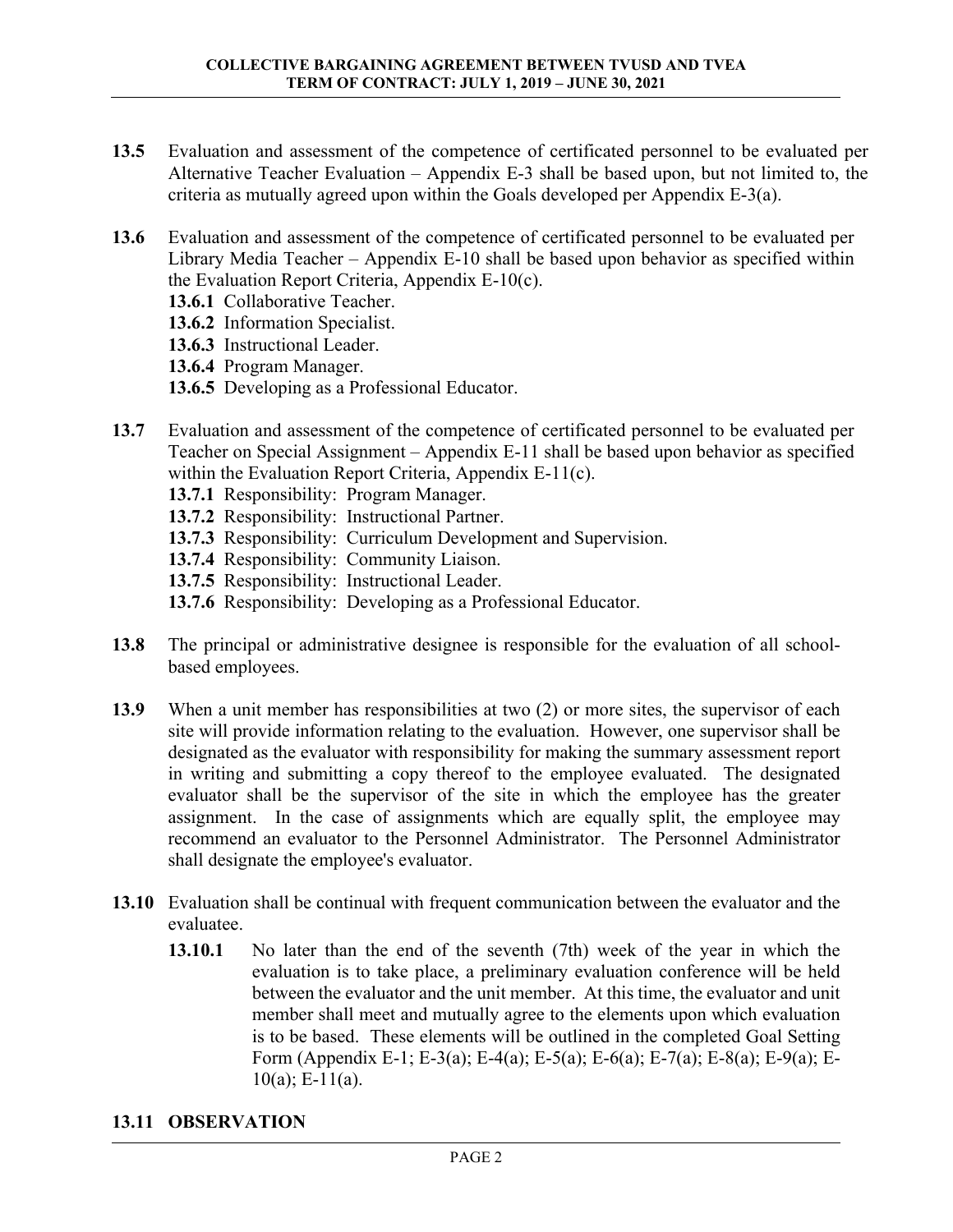- **13.11.1** The evaluator shall observe certificated personnel early in the school year. Prior to the last day of January, unit members to be evaluated that year shall have received at least one (1) scheduled classroom observation of at least twenty (20) minutes in duration. The scheduled classroom observation shall be followed, within ten (10) work days (or longer by mutual consent), by an observation conference. Comments on an observation shall be in writing. A scheduled observation shall be arranged by the evaluator and evaluatee at least two (2) days in advance of the observation.
- **13.11.2** Additional observations shall be conducted upon request by either evaluator or evaluatee.
- **13.11.3** Unscheduled classroom observations may occur throughout the school year without notice.
- **13.11.4** If the unit member receives an observation summary that cites deficiencies, the administrator will observe the unit member again and conference with the unit member. During the observation conference, or soon thereafter, written recommendations for improvement will be given to the unit member.

## **13.12 EVALUATION**

- **13.12.1** Written evaluation reports of unit members shall include descriptions of unsatisfactory performance, if any, with specific recommendations for means of improvement. Subsequently, one (1) or more conferences and observations shall be held with the unit member to assist the employee in correcting deficiencies previously noted. The unit member's evaluator shall take affirmative action to correct any cited deficiencies. Such action shall include specific recommendations for improvement and direct assistance in implementing such recommendations. A record of such conferences shall be prepared by the evaluator for the file of the evaluatee and a copy submitted to him/her. The evaluator shall base his/her evaluation on reliable information collected through direct observation or other valid methods.
- **13.12.2** The unit member may submit a written response before the end of the school year to the evaluator discussing the evaluation. The evaluator shall then file in the records of the evaluatee a statement regarding the conference with a copy of the written assessment and any written response the evaluatee may wish to submit.
- **13.12.3** The Evaluation Report (Appendix E-2(a); E-3(c); E-9(b); E-10(b); E-11(b) shall be reduced to writing and a copy thereof shall be transmitted to the unit member no later than thirty (30) days before the last school day in that school year. An unsatisfactory evaluation shall include specific recommendations for improvement, directions for implementing such recommendations and/or a referral to PAR Program (Article 14). A conference shall be held between the evaluatee and evaluator to discuss the evaluation no later than the last school day scheduled in that school year. The evaluatee must sign the evaluation signifying only that the evaluatee has read the document.